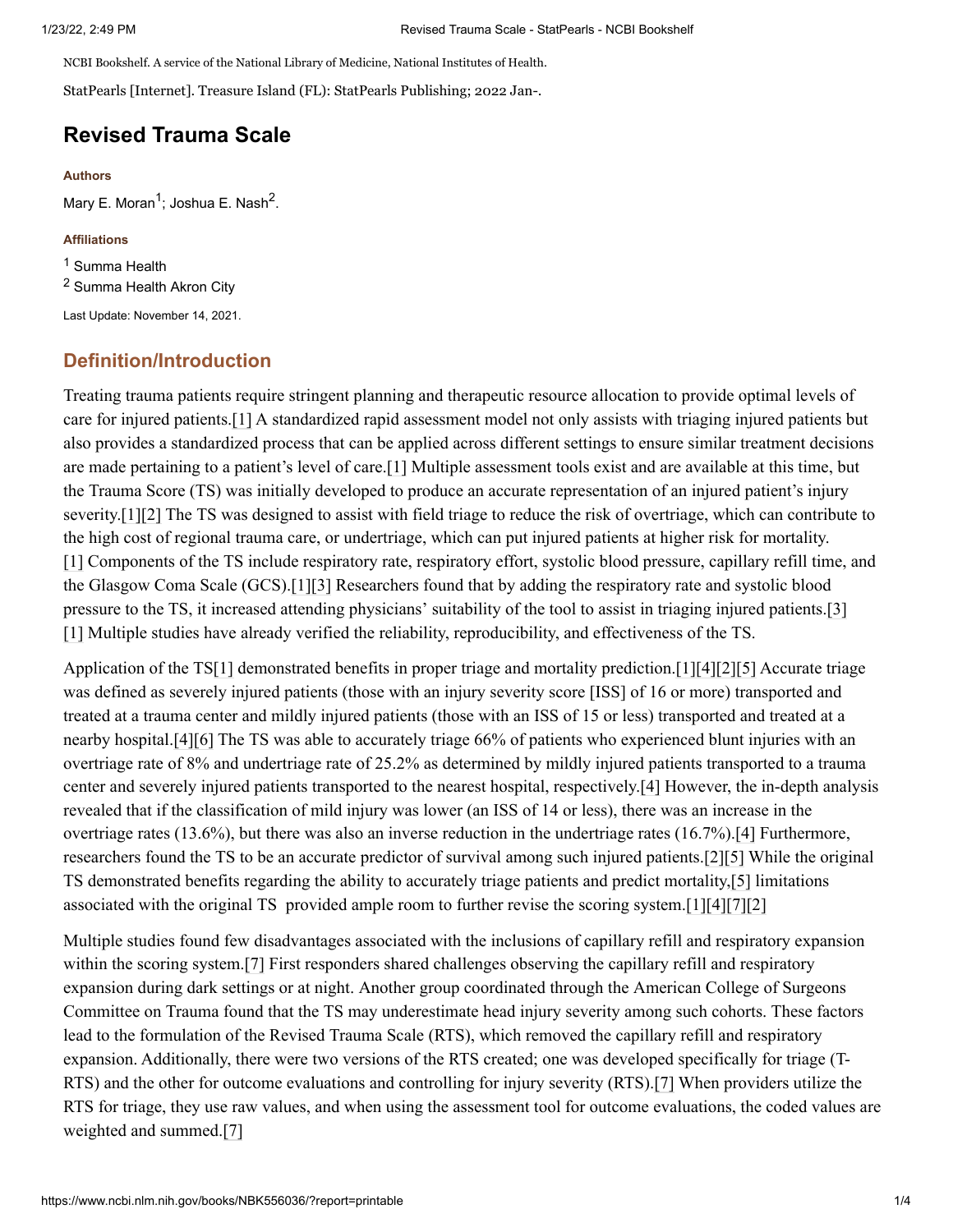#### 1/23/22, 2:49 PM Revised Trauma Scale - StatPearls - NCBI Bookshelf

Numerous studies demonstrated the benefits of utilizing the RTS. Researchers found that after implementation of the RTS, there was no difference in the error rate for diagnosis and investigation compared to not utilizing the RTS; however, there was a statistically significant improvement concerned with the appropriateness of the formulated treatments.[7][8] Using the RTS as a triage tool assisted in reducing the treatment errors from 21 out of 36 patients (58%) to 14 out of 54 patients (26%).[8] Additionally, researchers found that the RTS was an effective measure of predicting mortality for patients with an RTS greater than seven.[9] Furthermore, the RTS was most useful in predicting the survival rates among patient with head injuries compared to patients with penetrating or blunt traumas. [9]

When using the RTS to predict geriatric trauma mortality, the recommended cutoff value was identified as 7.108 with a sensitivity of 97% and a specificity of 80%.[7][10] There were statistically significant differences regarding the receiving operator characteristics (ROC) curve between ISS,[6] New Injury Severity Score (NISS),[11], and the Trauma and Injury Severity Score (TRISS),[12] in predicting geriatric mortality.[10] The measurement tool that best predicted elderly mortality, based on the ROC, was the TRISS,[12] but the RTS was also an appropriate measurement tool to predict the same.[10] When patients transported via Helicopter Emergency Medical Services (HEMS) were assessed using the RTS,[7] the optimal cutoff score to predict trauma patients at risk for a major complication during a HEMS mission was 11.5. The researchers reported a sensitivity of 84% and a specificity of 90.5% thereby validating the usefulness of the RTS as an appropriate assessment tool regarding the same.[13]

## **Issues of Concern**

While the merits of the RTS have been clearly demonstrated, other assessment tools may also be useful.[7] As previously shared, research showed the TRISS to be the best predictor of geriatric mortality.[10] After conducting a meta-analysis, researchers found the Kampala Trauma Score (KTS) had better sensitivity (0.88), which was higher than that of the RTS (0.82), in its ability to accurately predict mortality.[14][15] However, the RTS resulted in better specificity (0.91) and ROC (0.93) curve than the KTS during the same meta-analysis.[7][14][16] While researchers found the RTS to have acceptable psychometrics, there still may be room for future improvements and developments. [7][9]

# **Clinical Significance**

According to the Centers for Disease Control and Prevention (CDC), unintentional injuries were the leading cause of death in people from birth through 44 years of age in the United States. With the prevalence rates of injuries being so high, a simple and standardized assessment tool to identify injury severity is critical for clinicians. There are various metrics to evaluate the severity of a patient's injuries. ISS, NISS, and TRISS have retrospectively measured indexes, whereas TS and RTS have their basis on patient characteristics at the time of initial evaluation.[11][6] [12] Furthermore, the TS based metrics can be re-evaluated in realtime to assess changes in patient status/for re-triage. Thus, TS and RTS can be used for triage, whereas the ISS-based metrics are used to evaluate the effectiveness of triage or to cohort patients for proper dichotomization.

# **Nursing, Allied Health, and Interprofessional Team Interventions**

The RTS is an assessment tool that can be utilized by multiple medical professionals with a variety of experience levels to help triage patients or to predict mortalities. Junior residents can assess trauma patients, using the RTS, despite their inexperience making complex medical decisions, to identify severe injuries that may require additional support from a senior resident or attending physician.[8][17] Instances may exist where a medical professional's background or experience level may impact patient assessment. Comparing two two-person teams, a pair with dual licensure as registered nurses (RN) and paramedics (PM) vs. a single dual-licensed (RN/PM) plus a licensed paramedic, researchers found that there was a statistically significant difference between the teams with the team of two RN/PMs assessing trauma patients at a lower RTS than the one RN/PM plus one PM team.[15]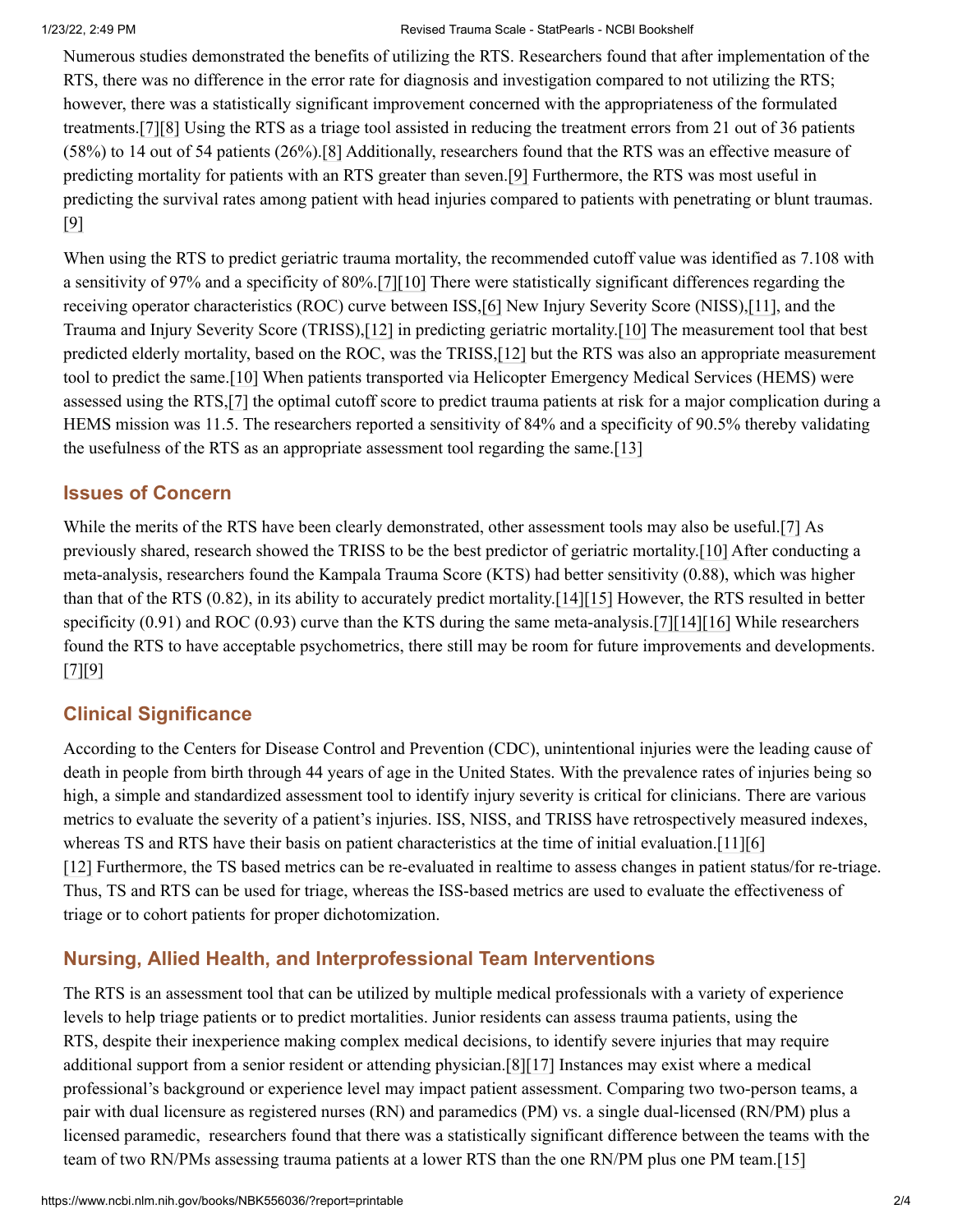### **Nursing, Allied Health, and Interprofessional Team Monitoring**

As previously discussed, the RTS is a tool for triaging patients.[7][8][17] While initial assessments are essential, there is a good level of evidence to support the use of the RTS[7] to re-assess trauma patients while they are in the Emergency Department, which demonstrates its versatility as an assessment tool for trauma patients.[17] Though the majority of the literature reviewed focused on physicians, but nursing staff and allied health professionals who may be responsible for re-assessing patients can also utilize the RTS.[15]

### **Review Questions**

- Access free multiple choice [questions](https://www.statpearls.com/account/trialuserreg/?articleid=28503&utm_source=pubmed&utm_campaign=reviews&utm_content=28503) on this topic.
- [Comment](https://www.statpearls.com/articlelibrary/commentarticle/28503/?utm_source=pubmed&utm_campaign=comments&utm_content=28503) on this article.

### **References**

- 1. Champion HR, Sacco WJ, Carnazzo AJ, Copes W, Fouty WJ. Trauma score. Crit Care Med. 1981 Sep;9(9):672-6. [[PubMed:](https://www.ncbi.nlm.nih.gov/pubmed/7273818) 7273818]
- 2. Sacco WJ, Champion HR, Gainer PS, Morelli SA, Fallen S, Lawnick MA. The Trauma Score as applied to penetrating trauma. Ann Emerg Med. 1984 Jun;13(6):415-8. [\[PubMed:](https://www.ncbi.nlm.nih.gov/pubmed/6731957) 6731957]
- 3. Teasdale G, Jennett B. Assessment of coma and impaired consciousness. A practical scale. Lancet. 1974 Jul 13;2(7872):81-4. [[PubMed:](https://www.ncbi.nlm.nih.gov/pubmed/4136544) 4136544]
- 4. Long WB, Bachulis BL, Hynes GD. Accuracy and relationship of mechanisms of injury, trauma score, and injury severity score in identifying major trauma. Am J Surg. 1986 May;151(5):581-4. [[PubMed:](https://www.ncbi.nlm.nih.gov/pubmed/3706634) 3706634]
- 5. Panel: current status of trauma severity indices. J Trauma. 1983 Mar;23(3):185-201. [[PubMed:](https://www.ncbi.nlm.nih.gov/pubmed/6834440) 6834440]
- 6. Baker SP, O'Neill B, Haddon W, Long WB. The injury severity score: a method for describing patients with multiple injuries and evaluating emergency care. J Trauma. 1974 Mar;14(3):187-96. [[PubMed:](https://www.ncbi.nlm.nih.gov/pubmed/4814394) 4814394]
- 7. Champion HR, Sacco WJ, Copes WS, Gann DS, Gennarelli TA, Flanagan ME. A revision of the Trauma Score. J Trauma. 1989 May;29(5):623-9. [\[PubMed:](https://www.ncbi.nlm.nih.gov/pubmed/2657085) 2657085]
- 8. Fisher RB, Dearden CH. Improving the care of patients with major trauma in the accident and emergency department. BMJ. 1990 Jun 16;300(6739):1560-3. [PMC free article: [PMC1663071\]](https://www.ncbi.nlm.nih.gov/pmc/articles/PMC1663071/) [[PubMed:](https://www.ncbi.nlm.nih.gov/pubmed/2372624) 2372624]
- 9. Alvarez BD, Razente DM, Lacerda DA, Lother NS, VON-Bahten LC, Stahlschmidt CM. Analysis of the Revised Trauma Score (RTS) in 200 victims of different trauma mechanisms. Rev Col Bras Cir. 2016 Sep-Oct;43(5):334- 340. [PubMed: [27982326\]](https://www.ncbi.nlm.nih.gov/pubmed/27982326)
- 10. Javali RH, Krishnamoorthy, Patil A, Srinivasarangan M, Suraj, Sriharsha Comparison of Injury Severity Score, New Injury Severity Score, Revised Trauma Score and Trauma and Injury Severity Score for Mortality Prediction in Elderly Trauma Patients. Indian J Crit Care Med. 2019 [Feb;23\(2\):73-77.](https://www.ncbi.nlm.nih.gov/pmc/articles/PMC6487611/) [PMC free article: PMC6487611] [PubMed: [31086450](https://www.ncbi.nlm.nih.gov/pubmed/31086450)]
- 11. Osler T, Hales K, Baack B, Bear K, Hsi K, Pathak D, Demarest G. Trauma in the elderly. Am J Surg. 1988 Dec;156(6):537-43. [\[PubMed:](https://www.ncbi.nlm.nih.gov/pubmed/3202269) 3202269]
- 12. Boyd CR, Tolson MA, Copes WS. Evaluating trauma care: the TRISS method. Trauma Score and the Injury Severity Score. J Trauma. 1987 Apr;27(4):370-8. [\[PubMed:](https://www.ncbi.nlm.nih.gov/pubmed/3106646) 3106646]
- 13. Gałązkowski R, Farkowski MM, Rabczenko D, Marciniak-Emmons M, Darocha T, Timler D, Sterliński M. Additional data from clinical examination on site significantly but marginally improve predictive accuracy of the Revised Trauma Score for major complications during Helicopter Emergency Medical Service missions. Arch Med Sci. 2018 Jun;14(4):865-870. [PMC free article: [PMC6040125](https://www.ncbi.nlm.nih.gov/pmc/articles/PMC6040125/)] [PubMed: [30002706](https://www.ncbi.nlm.nih.gov/pubmed/30002706)]
- 14. Kobusingye OC, Lett RR. Hospital-based trauma registries in Uganda. J Trauma. 2000 Mar;48(3):498-502. [PubMed: [10744292\]](https://www.ncbi.nlm.nih.gov/pubmed/10744292)
- 15. Rodenberg H. The revised trauma score: a means to evaluate aeromedical staffing patterns. Aviat Space Environ Med. 1992 Apr;63(4):308-13. [\[PubMed:](https://www.ncbi.nlm.nih.gov/pubmed/1610343) 1610343]